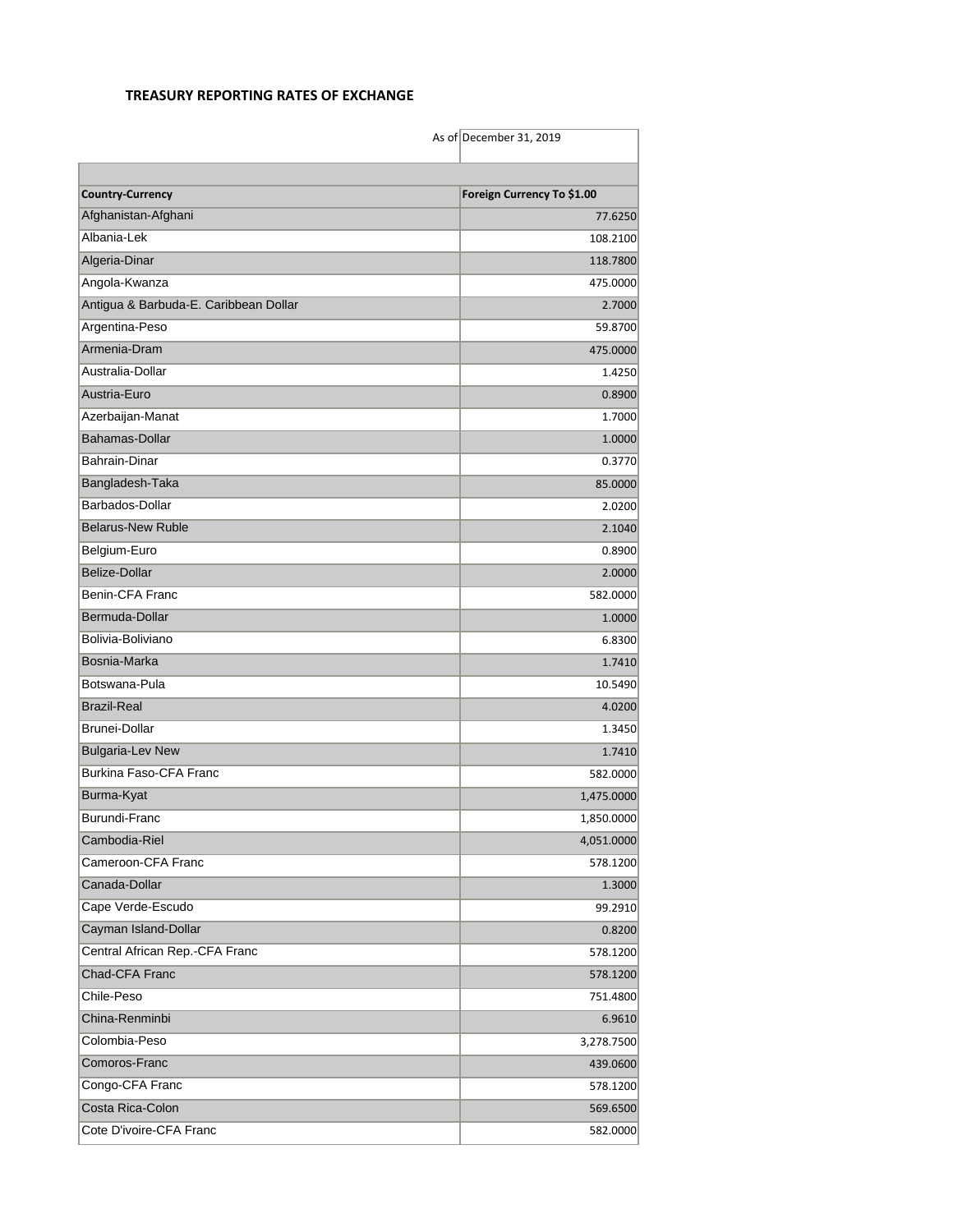| Croatia-KUNA                       | 6.4900      |
|------------------------------------|-------------|
| Cross Border-Euro                  | 0.8900      |
| Cuba-Chavito                       | 1.0000      |
| Cyprus-Euro                        | 0.8900      |
| Czech. Republic-Koruna             | 22.1650     |
| Dem. Rep. of Congo-Franc           | 1,650.0000  |
| Denmark-Krone                      | 6.6520      |
| Djibouti-Franc                     | 177.0000    |
| Dominican Republic-Peso            | 52.6600     |
| Ecuador-Dolares                    | 1.0000      |
| Egypt-Pound                        | 16.0000     |
| El Salvador-Dollar                 | 1.0000      |
| <b>Equatorial Guinea-CFA Franc</b> | 578.1200    |
| Eritrea-Nakfa                      | 15.0000     |
| Eritrea-Nakfa Salary Payment       | 15.0000     |
| Estonia-Euro                       | 0.8900      |
| Ethiopia-Birr                      | 31.8000     |
| Euro Zone-Euro                     | 0.8900      |
| Fiji-Dollar                        | 2.1420      |
| Finland-Euro                       | 0.8900      |
| France-Euro                        | 0.8900      |
| Gabon-CFA Franc                    | 578.1200    |
| Gambia-Dalasi                      | 51.0000     |
| Georgia-Lari                       | 2.8700      |
| Germany-Euro                       | 0.8900      |
| Ghana-Cedi                         | 5.6600      |
| Greece-Euro                        | 0.8900      |
| Grenada-E.Caribbean Dollar         | 2.7000      |
| Guatemala-Quetzal                  | 7.6900      |
| Guinea Bissau-CFA Franc            | 582.0000    |
| Guinea-Franc                       | 9,380.0000  |
| Guyana-Dollar                      | 215.0000    |
| Haiti-Gourde                       | 87.6550     |
| Honduras-Lempira                   | 25.0000     |
| Hong Kong-Dollar                   | 7.7860      |
| Hungary-Forint                     | 294.2900    |
| Iceland-Krona                      | 120.7600    |
| India-Rupee                        | 71.0000     |
| Indonesia-Rupiah                   | 13,895.0000 |
| Iran-Rial                          | 42,000.0000 |
| Iraq-Dinar                         | 1,138.0000  |
| Ireland-Euro                       | 0.8900      |
| <b>Israel-Shekel</b>               | 3.4540      |
| Italy-Euro                         | 0.8900      |
| Jamaica-Dollar                     | 136.0000    |
| Japan-Yen                          | 108.5300    |
| Jerusalem-Shekel                   | 3.4540      |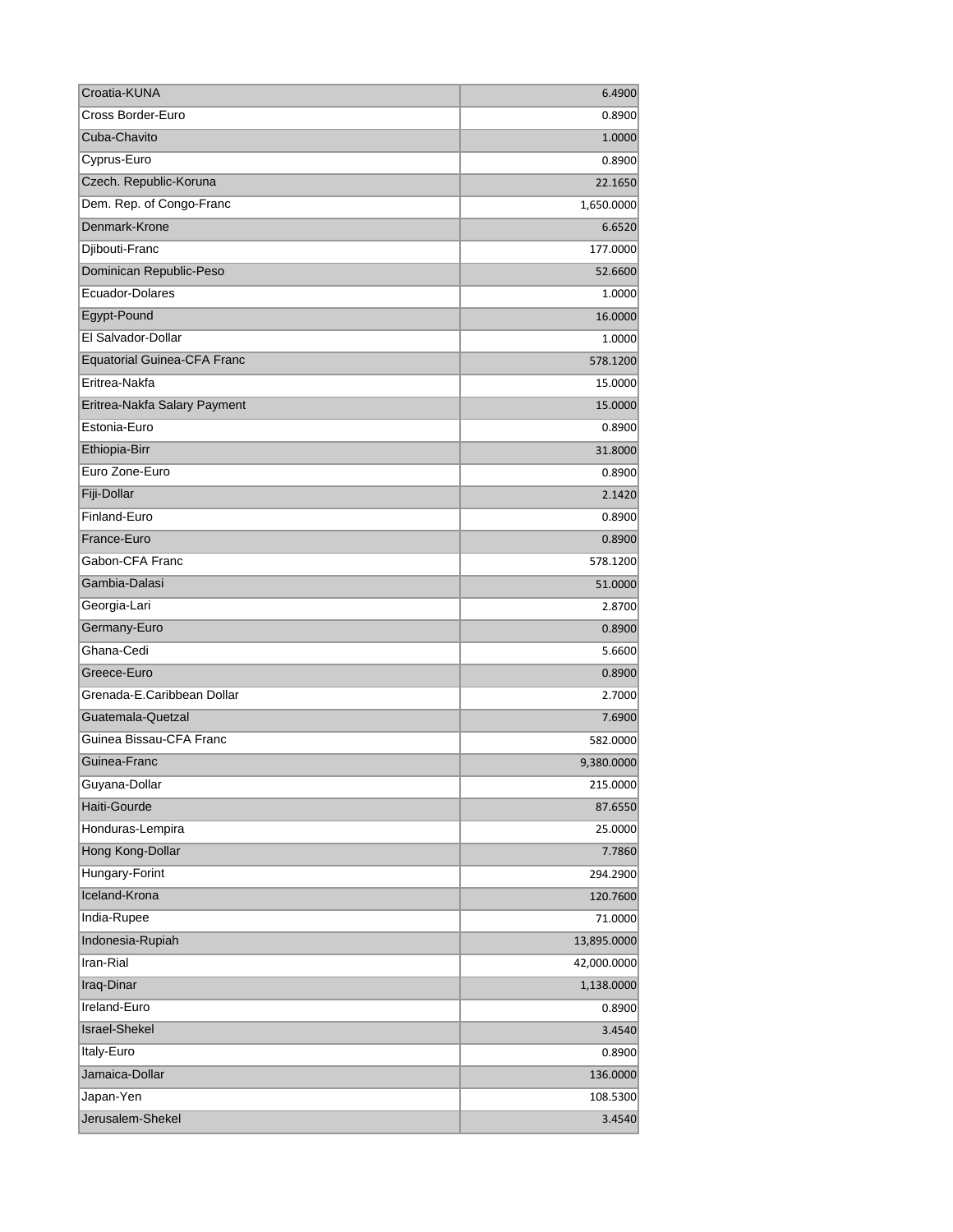| Jordan-Dinar                 | 0.7080     |                |
|------------------------------|------------|----------------|
| Kazakhstan-Tenge             | 381.1800   |                |
| Kenya-Shilling               | 101.2500   |                |
| Korea-Won                    | 1,153.7000 |                |
| Kosovo-Euro                  | 0.8900     |                |
| <b>Kuwait-Dinar</b>          | 0.3030     |                |
| Kyrgyzstan-Som               | 69.6000    |                |
| Laos-Kip                     | 8,865.0000 |                |
| Latvia-Euro                  | 0.8900     |                |
| Lebanon-Pound                | 1,500.0000 |                |
| Lesotho-Maloti               | 14.0560    |                |
| Liberia-Dollar               | 186.9900   |                |
| Libya-Dinar                  | 1.3960     |                |
| Lithuania-Euro               | 0.8900     |                |
| Luxembourg-Euro              | 0.8900     |                |
| Madagascar-Ariary            | 3,627.2000 | *see footnote* |
| Malawi-Kwacha                | 760.0000   |                |
| Malaysia-Ringgit             | 4.0890     |                |
| Maldives-Rufiyaa             | 15.4200    |                |
| Mali-CFA Franc               | 582.0000   |                |
| Malta-Euro                   | 0.8900     |                |
| Marshall Islands-U.S. Dollar | 1.0000     |                |
| Mauritania-Ouguiya           | 37.0000    |                |
| Mauritius-Rupee              | 36.2000    |                |
| Mexico-Peso                  | 18.8920    |                |
| Micronesia-U.S. Dollar       | 1.0000     |                |
| Moldova-LEU                  | 17.1000    |                |
| Mongolia-Tugrik              | 2,733.5200 |                |
| Montenegro-Euro              | 0.8900     |                |
| Morocco-Dirham               | 9.5970     |                |
| Mozambique-Metical           | 60.8500    |                |
| Nambia-Dollar                | 14.0560    |                |
| Nepal-Rupee                  | 113.7500   |                |
| Netherland-Euro              | 0.8900     |                |
| Netherlands Antilles-Guilder | 1.7800     |                |
| New Zealand-Dollar           | 1.4830     |                |
| Nicaragua-Cordoba            | 33.8000    |                |
| Niger-CFA Franc              | 582.0000   |                |
| Nigeria-Naira                | 361.0000   |                |
| Norway-Krone                 | 8.7820     |                |
| Oman-Rial                    | 0.3850     |                |
| Pakistan-Rupee               | 154.8500   |                |
| Panama-Balboa                | 1.0000     |                |
| Panama-Dolares               | 1.0000     |                |
| Papua New Guinea-Kina        | 3.3110     |                |
| Paraguay-Guarani             | 6,442.3301 |                |
| Peru-Sol                     | 3.3140     |                |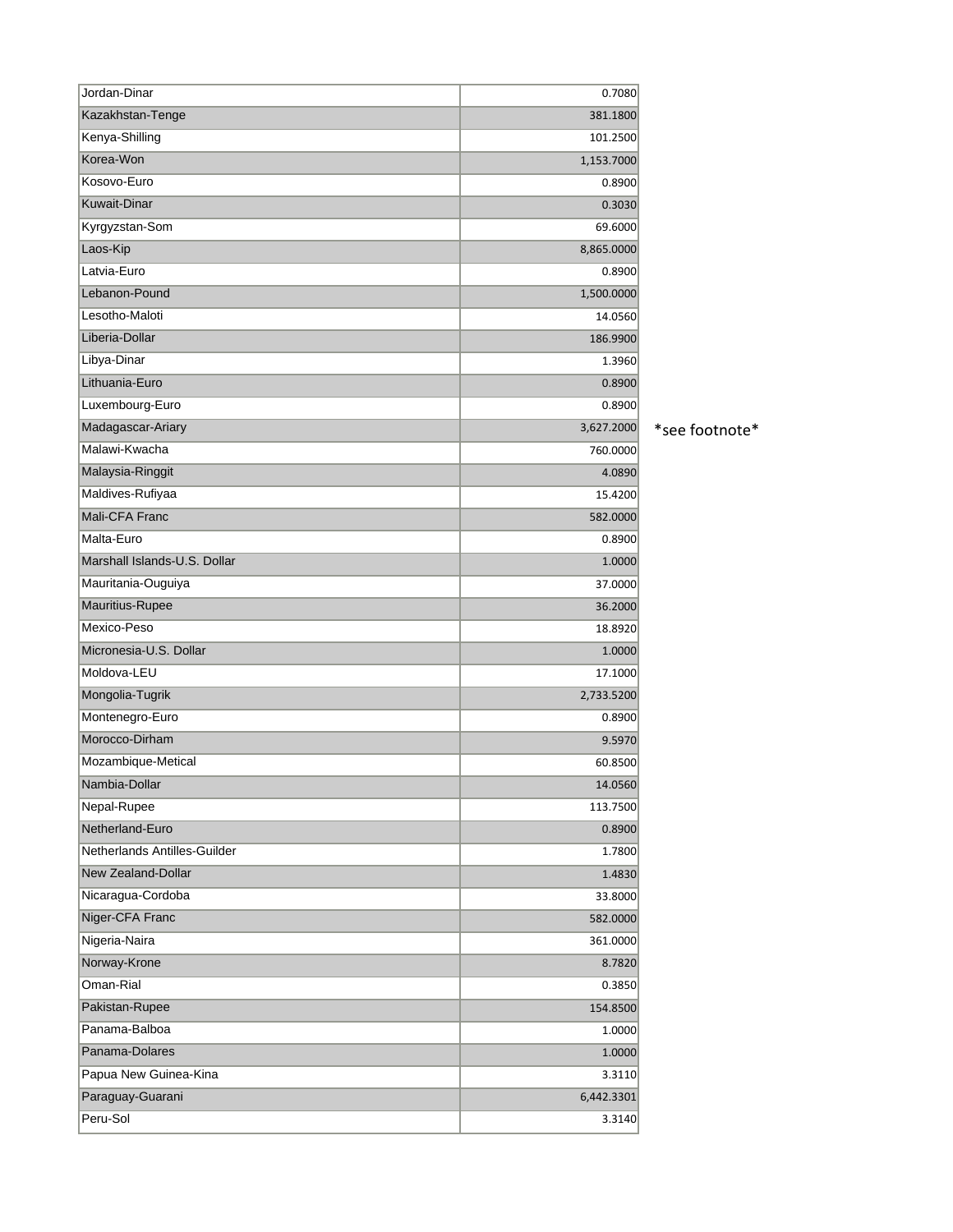| Philippines-Peso               | 50.6400    |
|--------------------------------|------------|
| Poland-Zloty                   | 3.7890     |
| Portugal-Euro                  | 0.8900     |
| Qatar-Riyal                    | 3.6400     |
| Rep. of N Macedonia-Dinar      | 54.7600    |
| Republic of Palau-Dollar       | 1.0000     |
| Romania-New Leu                | 4.2560     |
| Russia-Ruble                   | 62.2730    |
| Rwanda-Franc                   | 925.0000   |
| Sao Tome & Principe-New Dobras | 22.1220    |
| Saudi Arabia-Riyal             | 3.7500     |
| Senegal-CFA Franc              | 582.0000   |
| Serbia-Dinar                   | 104.9200   |
| Seychelles-Rupee               | 13.6200    |
| Sierra Leone-Leone             | 9,639.5898 |
| Singapore-Dollar               | 1.3450     |
| Slovakia-Euro                  | 0.8900     |
| Slovenia-Euro                  | 0.8900     |
| Solomon Islands-Dollar         | 8.0650     |
| Somali-Shilling                | 575.0000   |
| South Africa-Rand              | 14.0560    |
| South-Sudanese-Pound           | 160.0000   |
| Spain-Euro                     | 0.8900     |
| Sri Lanka-Rupee                | 181.3000   |
| St. Lucia-E. Caribbean Dollar  | 2.7000     |
| Sudan-Pound                    | 45.0000    |
| Suriname-Dollar                | 7.5200     |
| Swaziland-Langeni              | 14.0560    |
| Sweden-Krona                   | 9.3010     |
| Switzerland-Franc              | 0.9660     |
| Syria-Pound                    | 435.0000   |
| Taiwan-Dollar                  | 29.9420    |
| Tajikistan-Somoni              | 9.6500     |
| Tanzania-Shilling              | 2,293.0000 |
| <b>Thailand-Baht</b>           | 29.7700    |
| Timor-Leste-Dili               | 1.0000     |
| Togo-CFA Franc                 | 582.0000   |
| Tonga-Pa'anga                  | 2.2090     |
| Trinidad & Tobago-Dollar       | 6.6970     |
| Tunisia-Dinar                  | 2.7720     |
| <b>Turkey-New Lira</b>         | 5.9420     |
| Turkmenistan-New Manat         | 3.4910     |
| Uganda-Shilling                | 3,660.0000 |
| Ukraine-Hryvnia                | 23.6900    |
| United Arab Emirates-Dirham    | 3.6730     |
| United Kingdom-Pound           | 0.7580     |
| Uruguay-Peso                   | 37.1300    |
|                                |            |